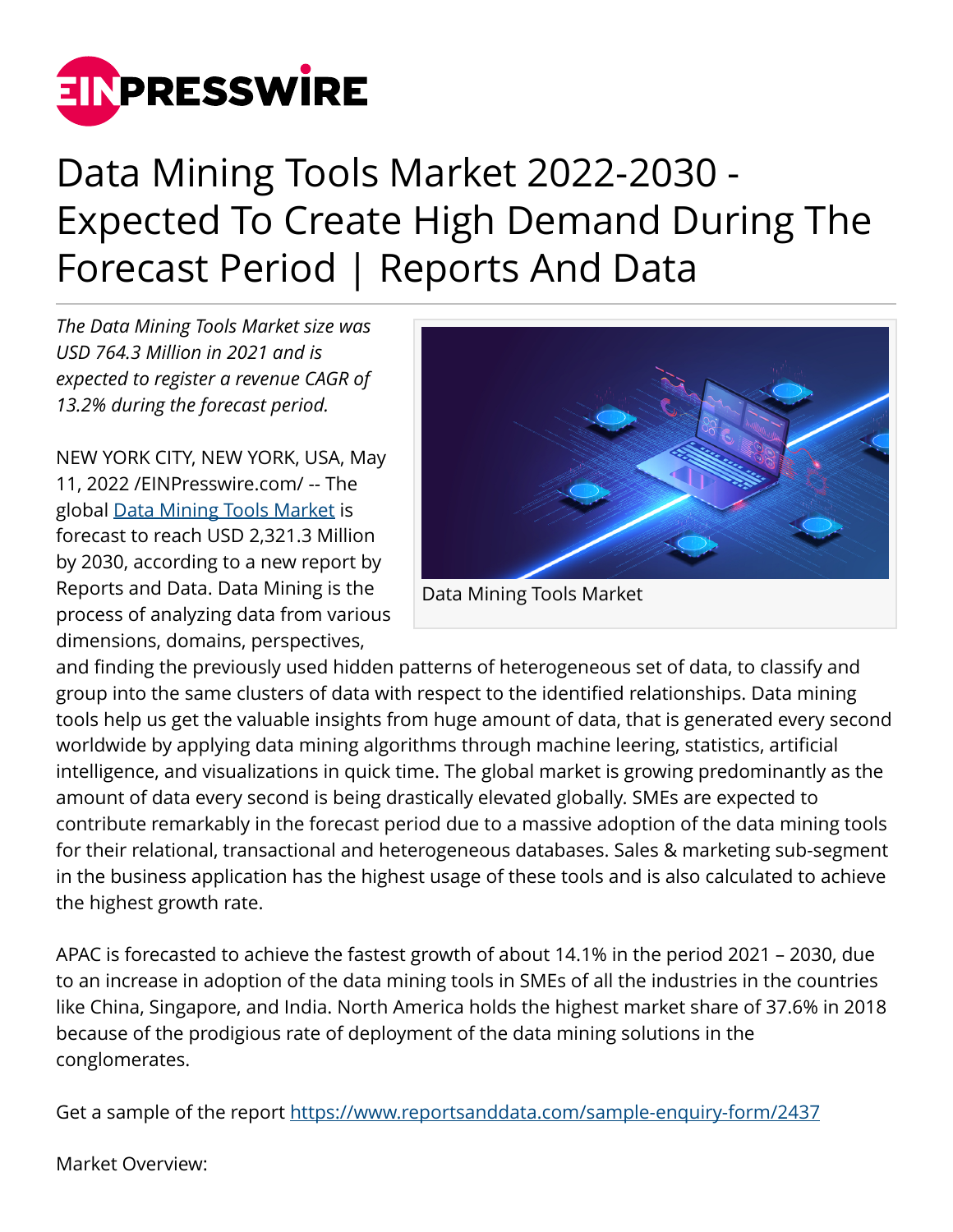The global Data Mining Tools market is expected to account for robust revenue share over the forecast period owing to factors such as rapidly evolving ICT sector, increasing deployment of ICT devices and services in commercial, industrial as well as residential settings, and high focus on developing advanced products. ICT services are significantly gaining traction in various sectors including agriculture, healthcare and pharmaceutical, IT, and BFSI. Other factors such as increasing adoption of cloud based services, rising concerns about data security and large data management, growing demand for smartphones, computers, laptops and rising disposable income are expected to fuel global market revenue growth during the forecast period.

## Competitive Landscape:

The report also focuses on details of each market player including its global position, financial standing, company overview, product & service portfolio, and revenue generation. The global Data Mining Tools market is extremely competitive and consists of several key players at regional and global level. These players are focusing on various strategies such as investments in R&D, new product launches, mergers and acquisitions, partnerships, joint ventures and collaborations to strengthen their market position.

Leading companies operating in the market are: • Microsoft Corporation • Intel Corporation • International Business Machines Corporation • Oracle Corporation • Others

Purchase Premium Report:<https://www.reportsanddata.com/report-pricing/2437>

Global Data Mining Tools Market Segmentation:

By Component Type: • Tools • Services By Service Type: • Managed Services • Consulting & Implementation • Others By Organization Size: • Small and Medium-Sized Enterprises (SMEs) • Large Enterprises By End-use: • Retail • Banking, Financial Services, and Insurance (BFSI)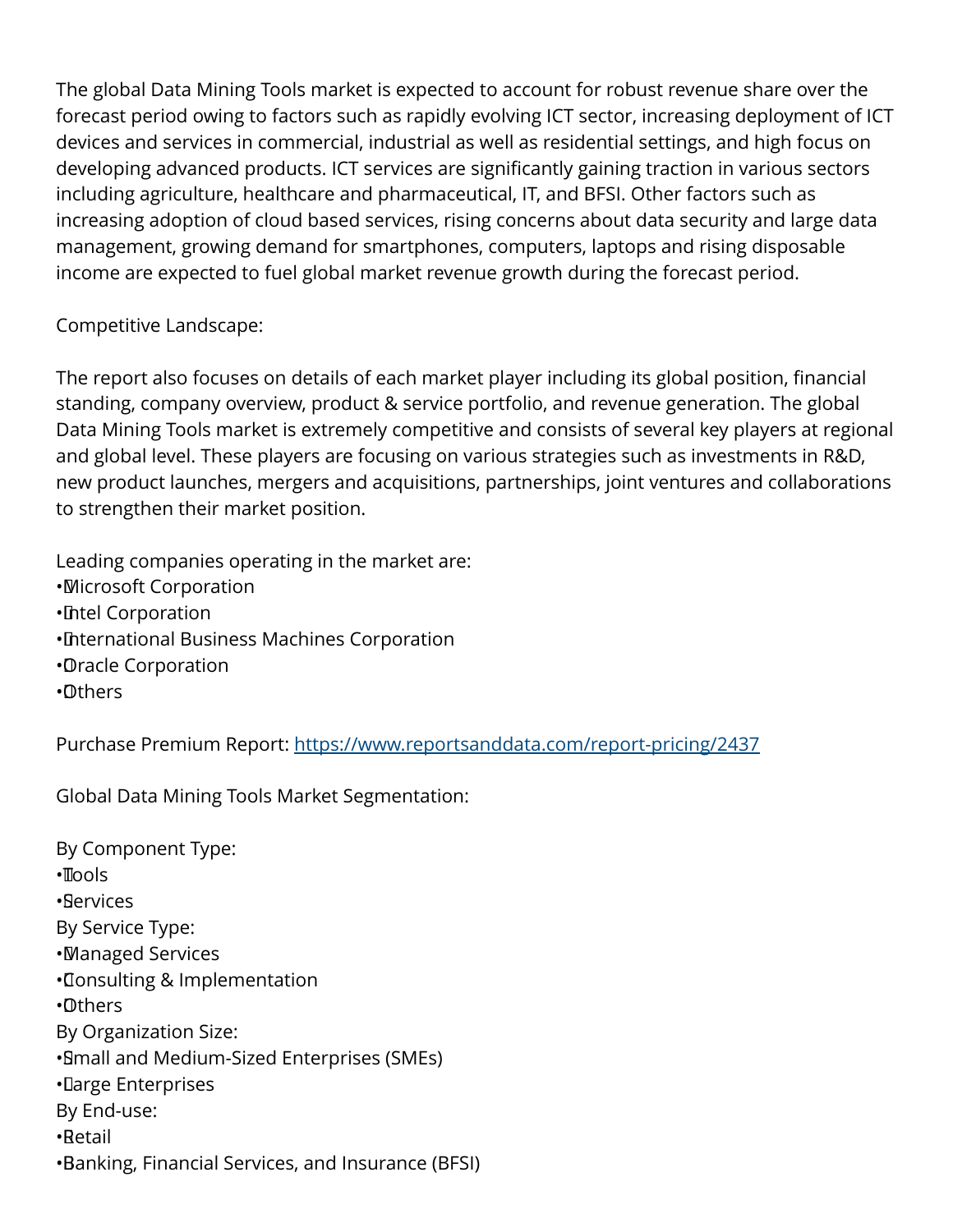• Healthcare and Life Sciences

- Telecom and IT
- • Government and Defense
- • Energy and Utilities
- • Manufacturing
- • Others

Regional Outlook:

The report offers in depth analysis of leading regions categorized into North America, Europe, Asia Pacific, Latin America and Middle East & Africa.

Regional Analysis covers:

• North America  $O(1.5)$ . o Canada o Mexico • Europe o Germany oftaly  $O(1.5K)$ o Rest of EU • Asia Pacific oIndia o China o Japan o South Korea o Rest of APAC • Latin America o Brazil **oArgentina** o Rest of Latin America • Middle East & Africa o Saudi Arabia o South Africa  $O(1.4.5)$ o Rest of MEA

Request a customization of the report: [https://www.reportsanddata.com/request-customization](https://www.reportsanddata.com/request-customization-form/2437)[form/2437](https://www.reportsanddata.com/request-customization-form/2437)

Key questions addressed in the report: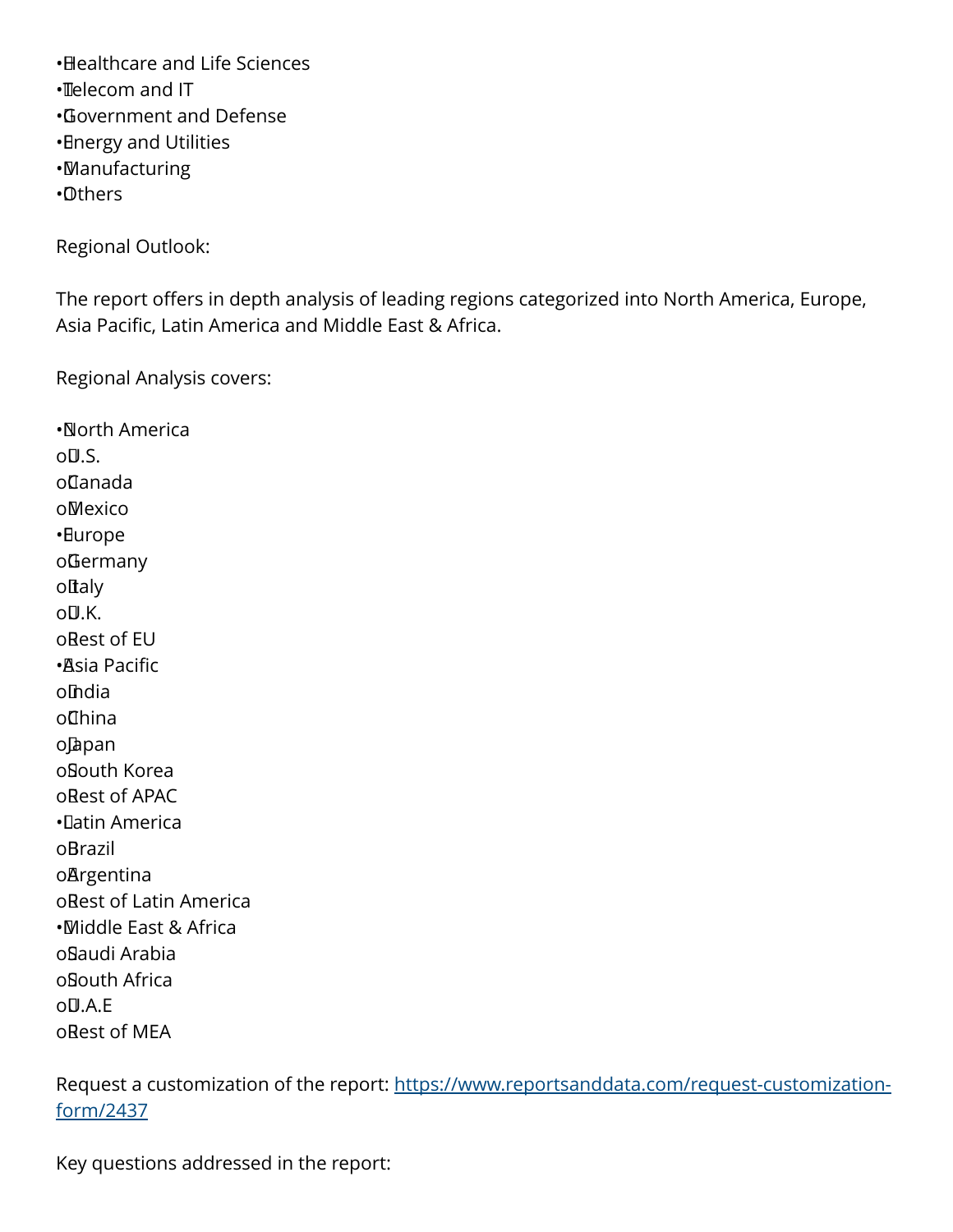• What are the key outcomes of Porter's Five Force analysis?

• What CAGR is the global Data Mining Tools market expected to register during the forecast period?

• Who are the key players operating in the global Data Mining Tools market?

• What are the key factors that are expected to boost market growth between 2021 and 2028? • Which key factors are expected to hamper overall market growth?

• What is the expected market size of Data Mining Tools market between 2021 and 2028?

Thank you for reading our post. Do contact know if you want to know more about report customization and customization feature and our team will provide you the best suited report.

Explore Trending Research Reports by Reports and Data:

Smart Locks Market -<https://www.reportsanddata.com/report-detail/smart-locks-market>

Optical Measurement Market - [https://www.reportsanddata.com/report-detail/optical](https://www.reportsanddata.com/report-detail/optical-measurement-market)[measurement-market](https://www.reportsanddata.com/report-detail/optical-measurement-market)

Architecture Software Market - [https://www.reportsanddata.com/report-detail/architecture](https://www.reportsanddata.com/report-detail/architecture-software-market)[software-market](https://www.reportsanddata.com/report-detail/architecture-software-market)

Power Bank Sharing Services Market -[https://www.reportsanddata.com/report-detail/power](https://www.reportsanddata.com/report-detail/power-bank-sharing-services-market)[bank-sharing-services-market](https://www.reportsanddata.com/report-detail/power-bank-sharing-services-market)

About Reports and Data

Reports and Data is a market research and consulting company that provides syndicated research reports, customized research reports, and consulting services. Our solutions purely focus on your purpose to locate, target and analyze consumer behavior shifts across demographics, across industries and help client's make a smarter business decision. We offer market intelligence studies ensuring relevant and fact-based research across a multiple industries including Healthcare, Technology, Chemicals, Power and Energy. We consistently update our research offerings to ensure our clients are aware about the latest trends existent in the market. Reports and Data has a strong base of experienced analysts from varied areas of expertise.

Tushar Rajput Reports and Data + 12127101370 [email us here](http://www.einpresswire.com/contact_author/3481412) Visit us on social media: [Facebook](https://www.facebook.com/reportsanddata) **[Twitter](https://twitter.com/reportsanddata)**